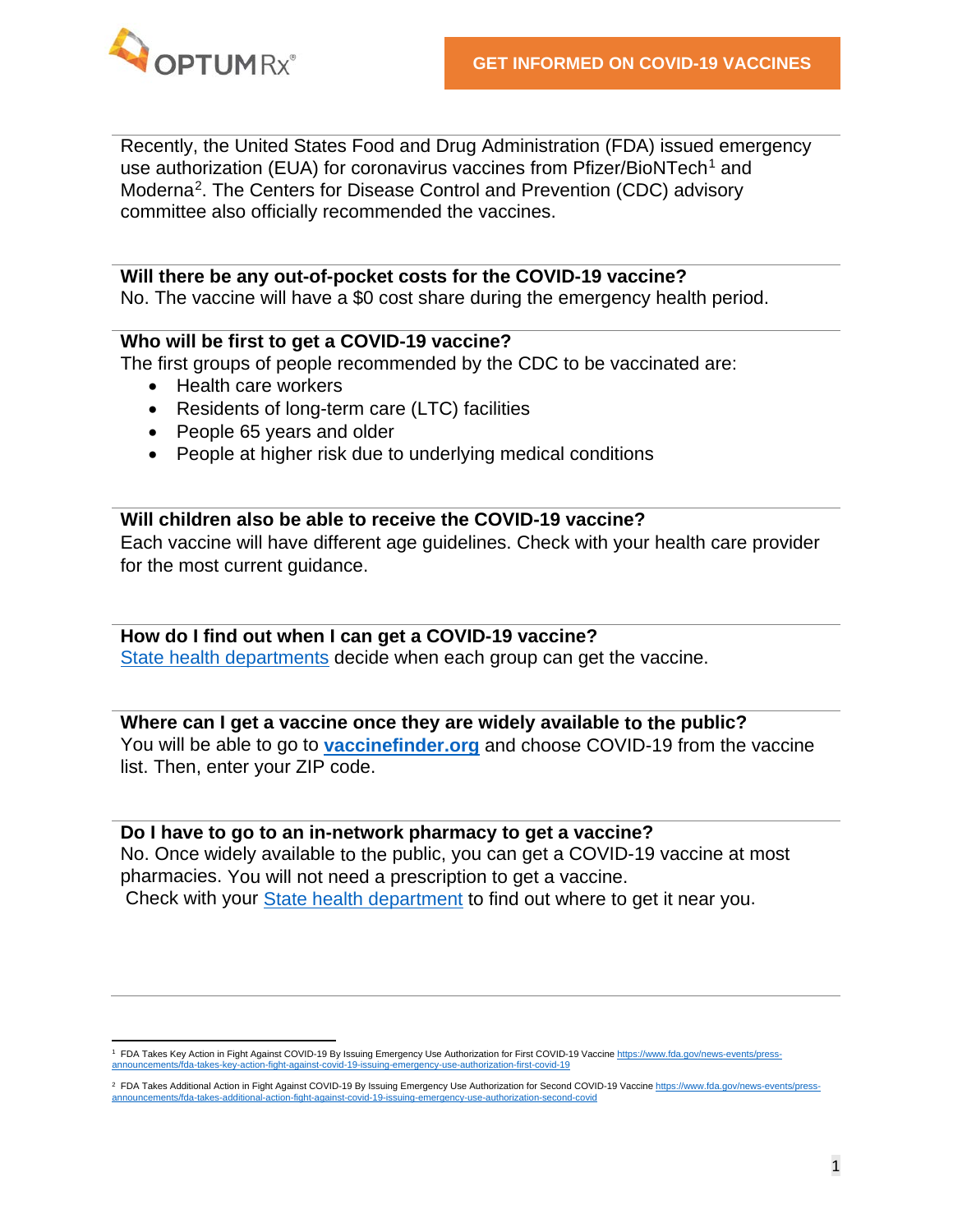

#### **How many doses of the vaccine do I need?**

<span id="page-1-0"></span>You need 2 doses of the Pfizer<sup>[3](#page-1-2)</sup> COVID-19 vaccine. Get a second shot 3 weeks after your first to get the most protection.

<span id="page-1-1"></span>Moderna[4](#page-1-3) has a vaccine that will be 2 shots spaced 3-4 weeks apart.

## **Do I have to get 2 doses of the COVID-19 vaccine**[3,4](#page-1-0) **[?](#page-1-1)**

If you forget or choose not to get the second dose, the vaccine may be less effective. You may still have some protection with just one dose. You need to get 2 doses to make sure the vaccine will protect you as intended.

## **How effective is the vaccine?**[3,](#page-1-0)[4](#page-1-1)

Clinical trials for the Pfizer and Moderna vaccines show at above a 90% effective rate.

## **Are there side effects?**

The CDC website, cdc.gov, is the best resource for COVID-19 information. Side effects from the COVID-19 vaccine could include pain at the injection site, fever, chills, headaches, muscle aches, and/or joint pain.

# **Is the COVID-19 vaccine safe[5](#page-1-4)?**

For FDA emergency use authorization, the known benefits of the COVID-19 vaccine must outweigh the known risks. The COVID-19 vaccines have been studied in large clinical trials where over 14,000 individuals received the vaccine. Most people experienced some pain at the site of the injection, and after the vaccination some people experience a short period of flu-like symptoms (fatigue, headache, fever). In addition to the FDA, a group of experts in vaccine safety have reviewed the data from clinical trials. The CDC will closely monitor the safety of the COVID-19 vaccine.

**Who should I contact if I have a problem or side effects after I get the vaccine?** 

If you have a severe reaction after the COVID-19 vaccine, call 9-1-1 or go to the nearest hospital. Call your vaccination provider or healthcare provider right away if you have any side effects that bother you or will not go away.

## **Should I get the COVID-19 vaccine if I have had severe allergic reactions to other vaccines?**

Talk with your vaccination provider or healthcare provider about past reactions to vaccines.

<span id="page-1-2"></span>**<sup>3</sup>** Pfizer-BioNTech COVID-19 Vaccin[e https://www.cdc.gov/vaccines/covid-19/info-by-product/pfizer/index.html](https://www.cdc.gov/vaccines/covid-19/info-by-product/pfizer/index.html)

<span id="page-1-3"></span><sup>4</sup> Moderna COVID-19 Vaccin[e https://www.cdc.gov/vaccines/covid-19/info-by-product/moderna/index.html](https://www.cdc.gov/vaccines/covid-19/info-by-product/moderna/index.html)

<span id="page-1-4"></span><sup>5</sup> Ensuring the Safety of COVID-19 Vaccines in the United State[s https://www.cdc.gov/coronavirus/2019-ncov/vaccines/safety.html](https://www.cdc.gov/coronavirus/2019-ncov/vaccines/safety.html)